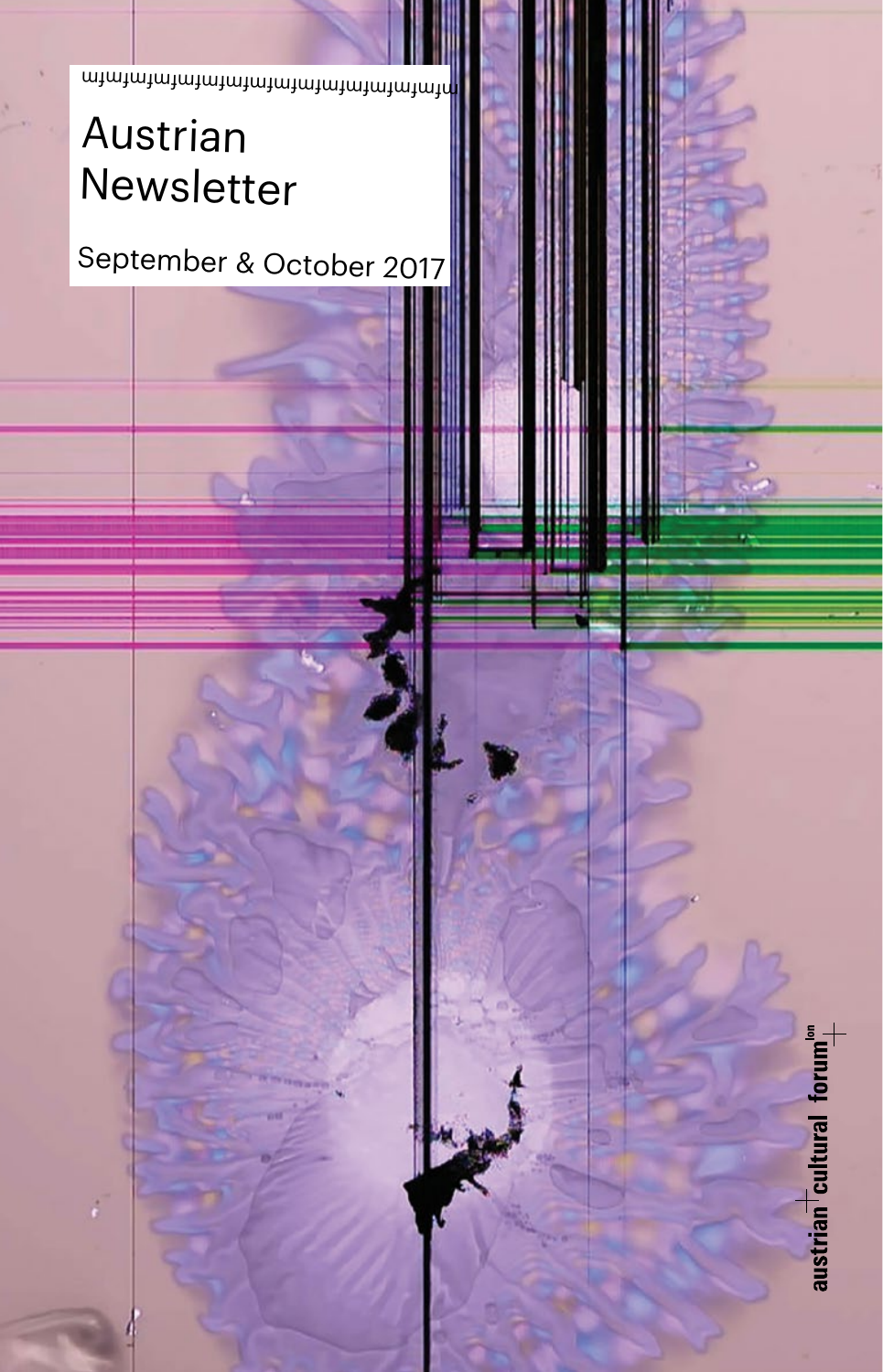# **DIGITAL**  $\zeta \Box$ FOcus

This autumn the ACF London presents a programme of events, projects and exhibitions across the fields of digital, electronic and sound arts and experimental film. Austrian artists have been pioneers in digital arts for decades and this autumn sees a dedicated in-house exhibition of Austrian and UK artists, alongside Ars Electronica Linz at the V&A's Digital Design Weekend and Unconscious Archives Festival, celebrating the best of new media, performance and sound art.

## ACF autumn exhibition Emotion + the Tech (no) body

*Visual Arts Thursday 21 September – Friday 17 November, ACF London; Private View: Wednesday 20 September, 6 – 9pm*

*Emotion + the Tech (no) body* considers our cultural and emotional attachment to data and the relationship of our bodies to technology. The exhibition includes work by Austrian and international artists working across sound art, experimental film, software programming, laboratory culture, sculpture, ephemeral art, instrument building and post internet art.

Featured artists: Davide Bevilacqua & Veronika Krenn (IT / AT), Stephen Cornford (UK), Benedict Drew (UK), Graham Dunning (UK), Reni Hofmüller (AT), Ulla Rauter (AT), Audrey Samson (CA / UK), Christine Schörkhuber (AT) and Theresa Schubert (DE)

The exhibition is curated by Sally Golding and is part of Unconscious Archives Festival 2017.

## Conny Zenk – Self [ie] DREAMER

*Visual Arts Performance Thursday 19 October, 7pm, ACF London*

Conny Zenk works across new media art, dance, film and visual culture to create performances which engage with the immediate audience space through participatory technology. To complement the exhibition she will present *Self[ie] DREAMER* a new solo work which seeks to capture the essential qualities of our bodies in conversation with our smartphone devices.



Conny Zenk, *Self[ie]DREAMER*, 2017, image courtesy of the artist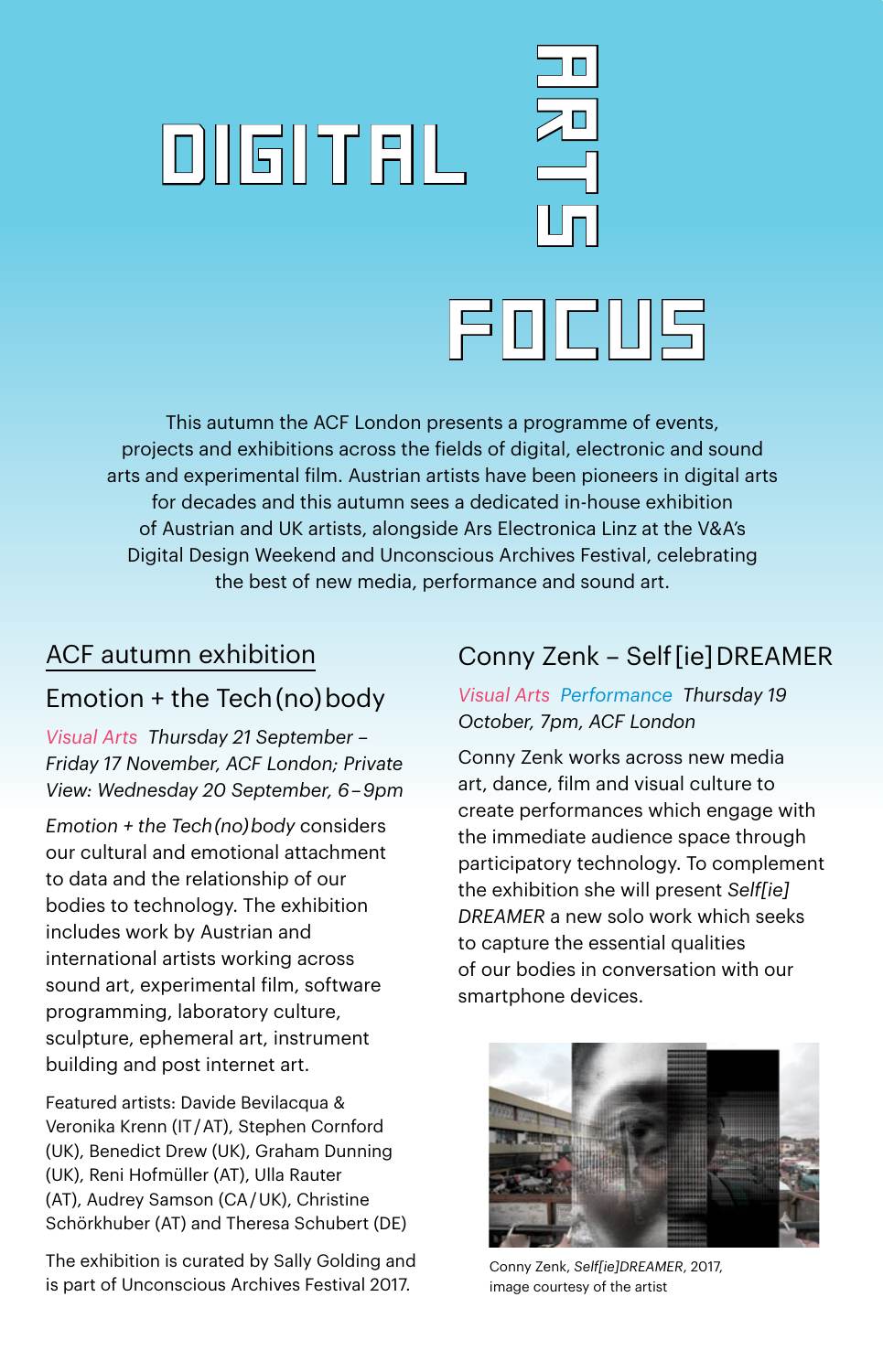

Leo Peschta, *Roboter 10pcs BM MK II, 2011*, image courtesy of the artist

#### V&A Digital Design Weekend

*Design Saturday 23 & Sunday 24 September, V&A South Kensington and ACF London*

The Digital Design Weekend brings together artists, designers, engineers and technologists to celebrate and share contemporary digital art and design. For the second year Ars Electronica Linz, the celebrated Austrian institution working on the intersection of art, technology and society in Linz, will present five artists to showcase their work in person at the V&A. As part of Digital Design Weekend, the ACF London will host a series of events alongside the presentation at the V&A.

Featured artists: Davide Bevilacqua, Veronika Krenn, Leo Peschta, Irene Posch and Ebru Kurbak

Victoria & Albert Museum, Cromwell Road, London SW7 2RL, [www.vam.ac.uk](http://www.vam.ac.uk)

#### Bridging Open Borders

*Design Friday 22 September, 6.30pm – 8.30 pm, ACF London*

An evening of performances to celebrate the launch of the V&A's Digital Design Weekend and its

publication *Bridging Open Borders*. With performances by Leo Peschta, Davide Bevilacqua and prazlab.

#### Let's Walk and Talk

*Design Saturday 23, 5pm & Sunday 24, 12pm, ACF London*

Meet the artists and curators while walking! Starting at the V&A Grand Entrance join curators Manuela Naveau (Ars Electronica Linz) and Irini Papadimitrou (V&A / Digital Design Weekend) in a guided walk to the ACF London for performances, workshops, talks and drinks with artists.

#### Robotic Intervention and Sound Performances

*Performance Saturday 23, 5.30pm, ACF London*

Davide Bevilacqua will present Ursuppe, a sound performance originally realized in collaboration with Alberto Boem and based on a bio-cybernetic system consisting of a series of insect-shaped analog sound devices electrically connected to a mixture of organic materials. Leo Peschta presents a robotic intervention of single track drum computers.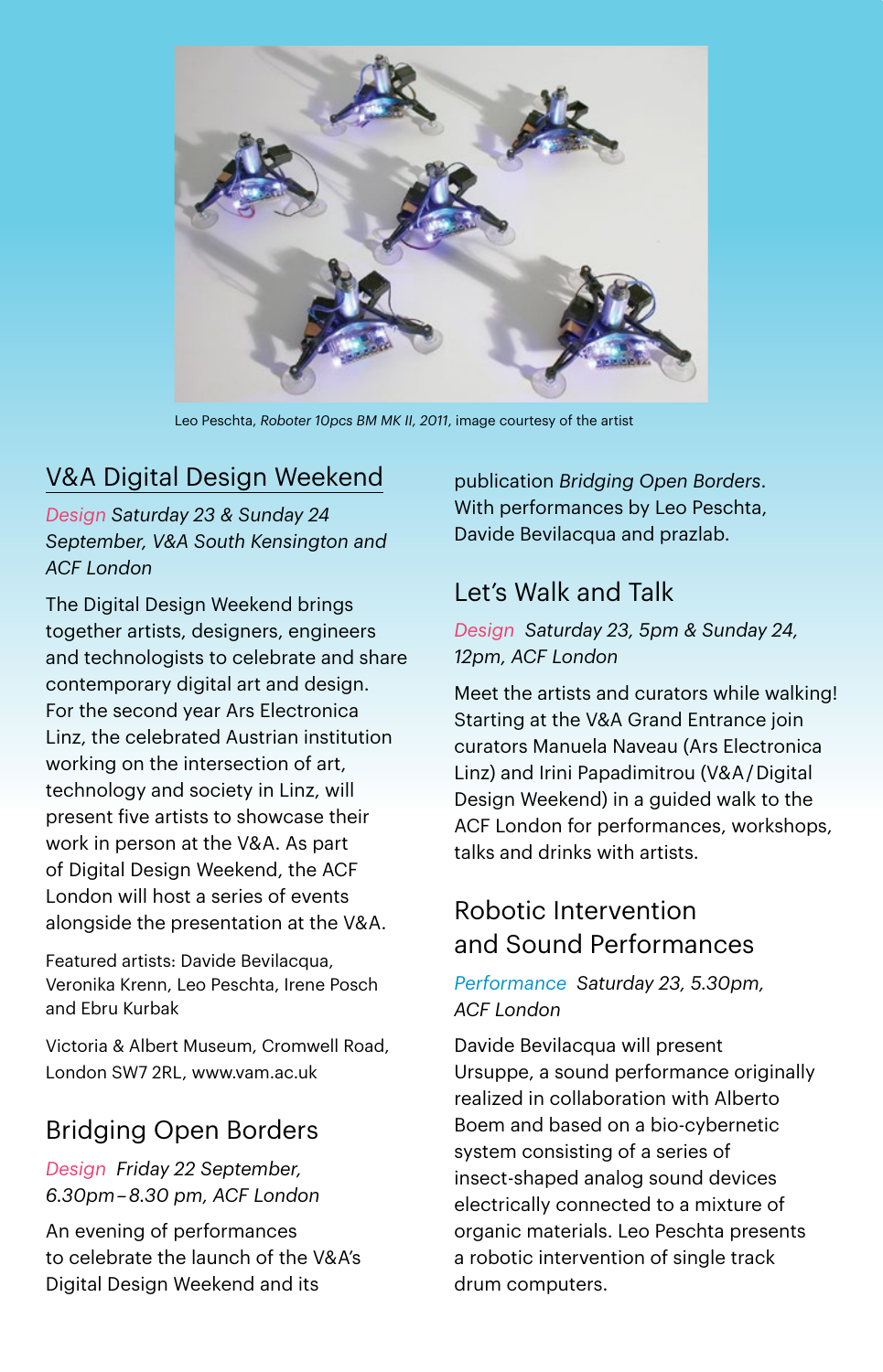

Audrey Samson, *Goodnight Sweetheart*, 2015, photo by Alexis Bellavance

#### Workshop: Handcrafting the Digital

*Design Sunday 24, 11am – 12.30pm, ACF London*

Join artist Irene Posch for a workshop exploring tools for the use of textiles in the production of digital technologies.

#### Unconscious Archives Festival

Exploring materiality and embodied liveness across sound art and electronic music, experimental new media and audiovisual art, Unconscious Archives Festival presents three live events to complement the onsite exhibition *Emotion + the Tech (no) body* at the ACF. The festival showcases over thirty international artists with a special focus on Austrian artists.

#### Compositional Constructs

#### *Visual Arts Performance Sunday 24 September, 7.30pm, Café OTO*

A live event showcasing the vibrant systems of artist-made technology and performance interventions. Featuring Myriam Bleau (CA), Mariska de Groot (NL), Leafcutter John (UK), and Dawid Liftinger (AT).

Café OTO, 18-22 Ashwin Street, London E8 3DL; [www.cafeoto.co.uk](http://www.cafeoto.co.uk)

#### Haptic Somatic

*Music Thursday 28 September, 8.30pm – 2am, Corsica Studios*

An enlivened club night featuring artists working with electronic music as medium, including Ziúr live (DE) album launch, Ewa Justka (PL / UK), Yaxu (UK), Phantom Chips (AU / UK), Spatial (UK), Laurie Tompkins (UK), Marta Forsberg (SE), Billy Roisz & dieb13 (AT), DJS Chloe Frieda and Tristan Bath.

Corsica Studios, 4 / 5 Elephant Road, London SE17 1LB [corsicastudios.com](http://www.corsicastudios.com)

#### **Narrativize**

*Film Visual Arts Saturday 30 September, 7pm, Close-Up Film Centre*

An evening of live film, digital art and performative actions exploring de / construction of narrative. Featuring James Holcombe & Secluded Bronte (UK), Esperanza Collodo (ES), Foxy Moron (UK), and Jörg Piringer (AT). Plus artist Q&As.

Close-Up Film Centre, 97 Sclater Street, London E1 6HR [closeupfilmcentre.com](http://www.closeupfilmcentre.com)

Full festival programme: [ua2017.unconscious-archives.org](http://ua2017.unconscious-archives.org)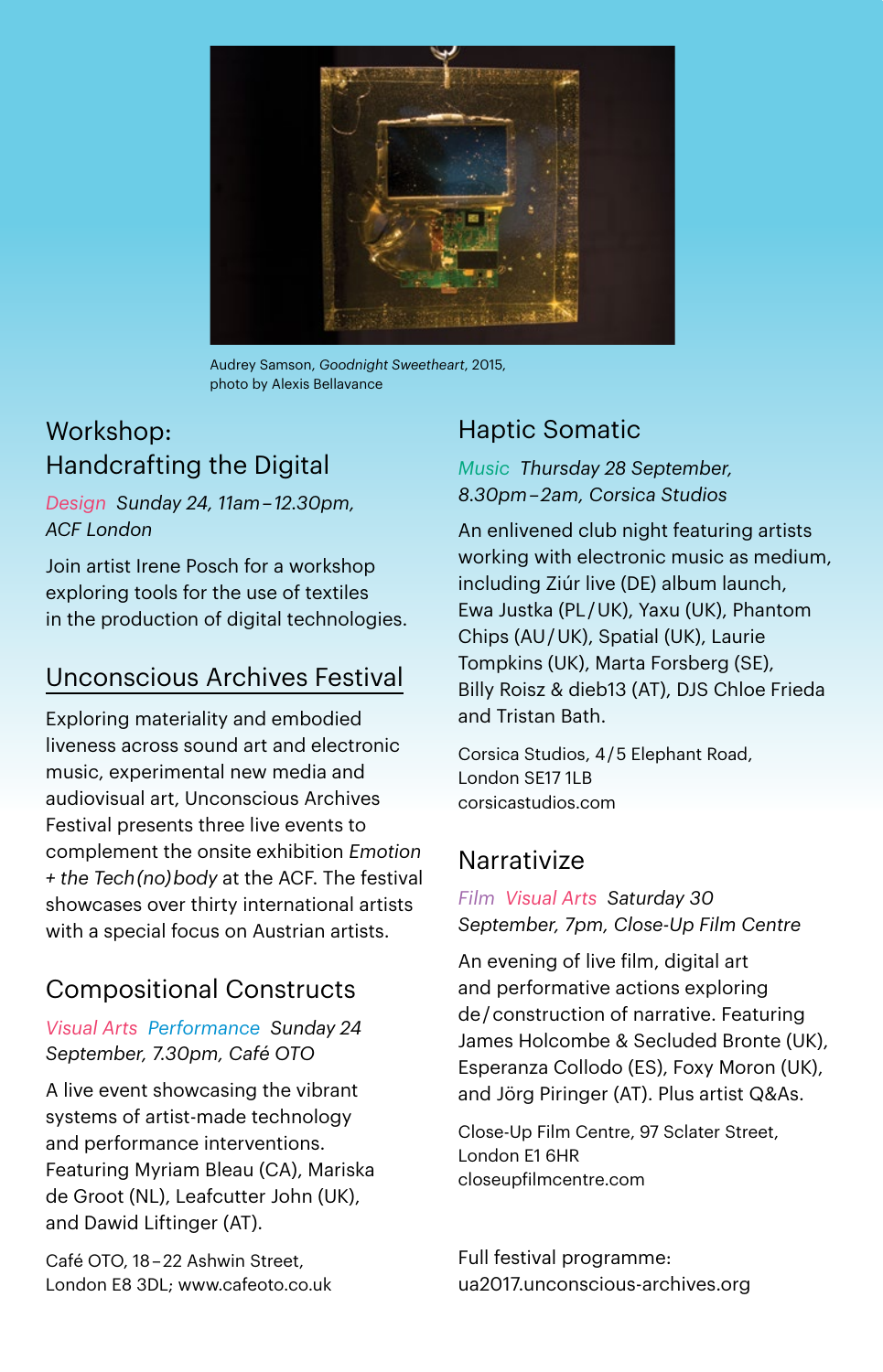## **CineClub**

#### Stefan Zweig Season

Each month in 2017 the ACF's Cineclub screens a film based on and inspired by the works of Austrian author Stefan Zweig to celebrate the release of the film *Farewell to Europe* based on the author's life in exile.



Still from *Mary Queen of Scots*

## Mary Queen of Scots

#### *Thursday 7 September, 7pm, ACF London*

*Mary Queen of Scots* is a Swiss period drama which portrays the inner life of Mary, the Queen of Scotland. The film is based on Stefan Zweig's 1935 biography, *Mary Stuart*, a long-term bestseller in Germany and France but out of print in the UK and the US for decades until 2010.

Switzerland / France, 2014, 119 mins English and French with English subtitles directed by Thomas Imbach

#### Marie Antoinette

#### *Thursday 5 October, 7pm, ACF London*

From ballroom to boudoir to guillotine, the film Marie Antoinette is regal romantic adventure. Based on the 1933 biography by Stefan Zweig the film released in 1938 is a historical drama focusing on the Austrian princess Marie Antoinette, played by Norma Shearer, who became the Queen of France.

Germany, 1938, 149 mins, English directed by W.S. Van Dyke

#### New Austrian Cinema

In 2017 Cineclub launched a dedicated series to highlight some of the best new Austrian cinema. Featuring emerging directors, contemporary subjects and a variety of film genres this series is an opportunity to experience the diversity and talent of Austria's thriving film scene.

#### A Decent Woman

#### *Thursday 14 September, 7pm, ACF London*

Austrian-born, Argentinian-based director Lukas Valenta Rinner's latest film, *A Decent Woman*, is a blunt, startling satire



Still from *A Decent Woman*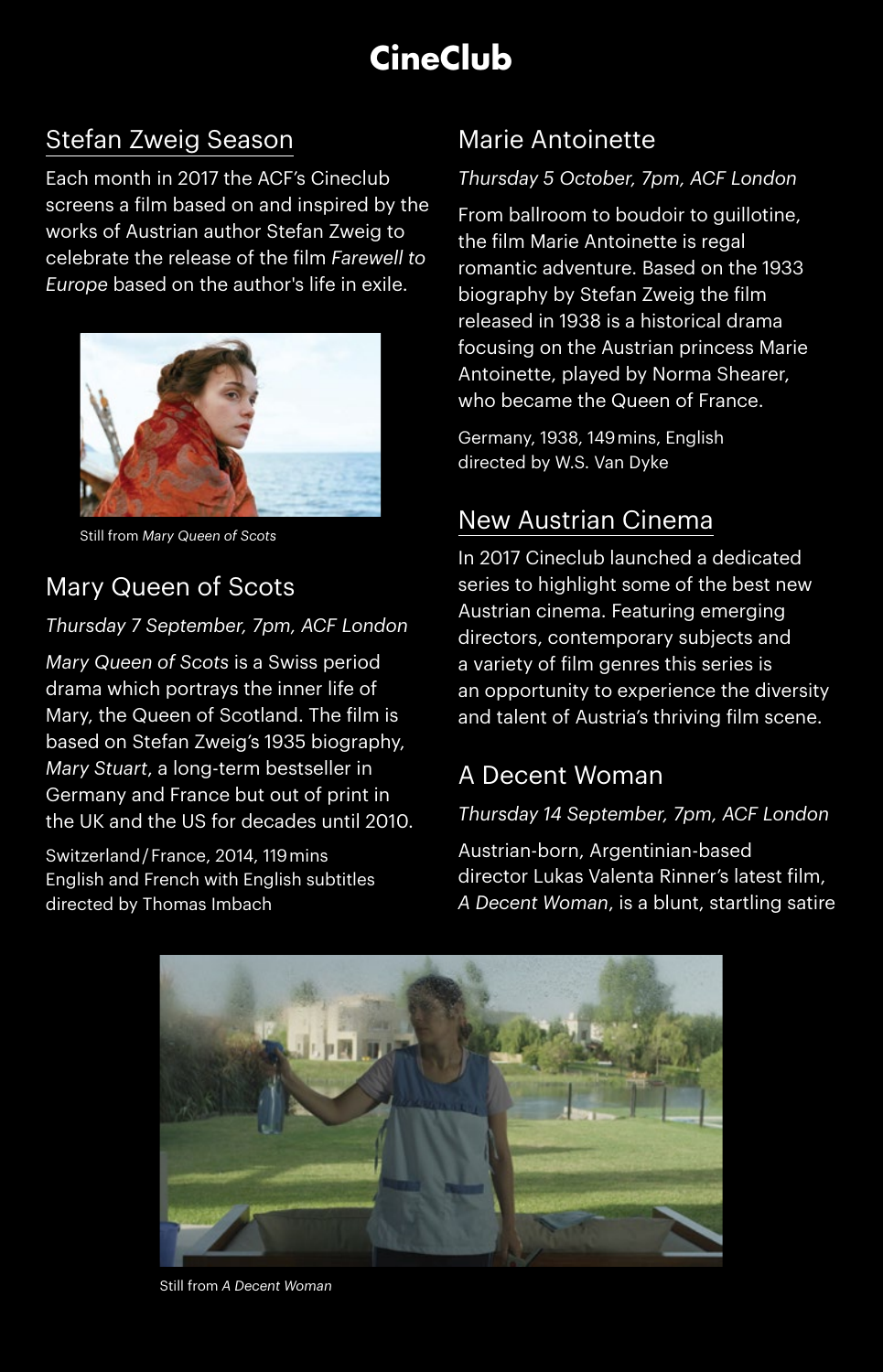about social canons. A housemaid, working in an exclusive gated community in the outskirts of Buenos Aires, embarks on a journey of sexual and mental liberation in a nudist swinger-club.

Argentina / Austria / South Korea, 2016 204 mins, Spanish with English subtitles directed by Lukas Valenta Rinner

#### Agonie

#### *Thursday 12 October, 7pm, ACF London*

*Agonie* takes an understated approach to a grisly real-life murder. A young man murders his girlfriend, dismembers the corpse and disposes of the body in different parts of Vienna. Rather than presenting the viewer with a traditional 'who-dunnit' crime film, the story follows two very different young men and builds up to the murder. Austrian director David Clay Diaz will introduce his film and participate in a Q&A following the screening.

Germany / Austria, 2016, 93 mins German with English subtitles directed by David Clay Diaz



Still from *Agonie*

#### **Ugly**

#### *Tuesday 17 October, 7pm, ACF London*

Ulrich Seidl protégé Juri Rechinsky offers a perversely downbeat film about love, loss and suffering. Seidl also co-produced this feature which will appeal to fans of challenging and fearless Austrian cinema. The film tells the story of a woman in a car accident and the fates of those around her.

Austria / Ukraine, 2017, 91 mins, English, German & Russian with English subtitles directed by Juri Rechinksy



Still from *Ugly*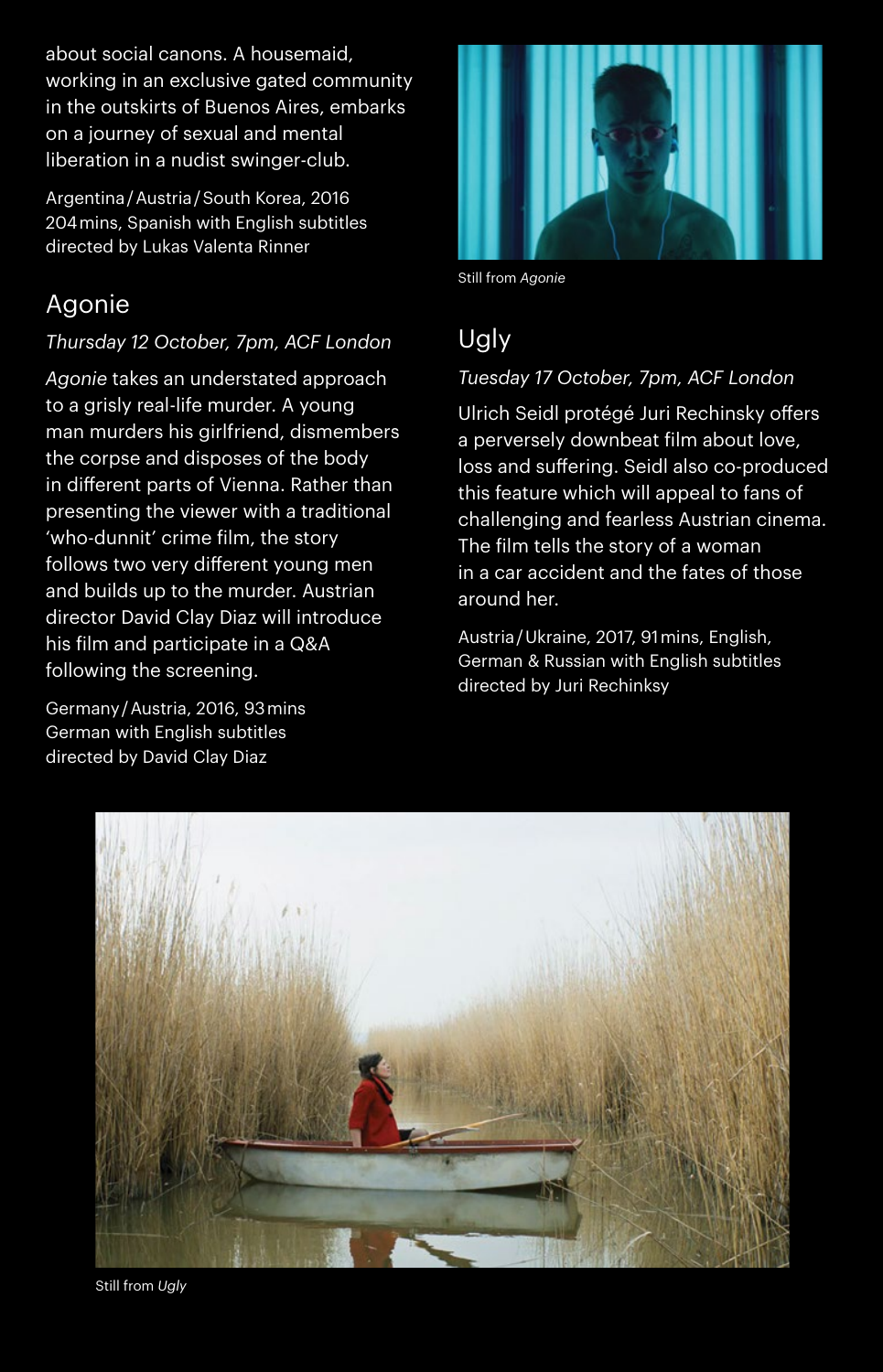#### mfmfmfmfmfmfmfmfmfmfmfmfmfmfmfm

## September

## Austria in Transit: Displacement and the Nation State

*Conference Thursday 31 August – Saturday 2 September, King's College London*

This conference examines cultural responses to issues of transit and the place of the nation state in an era of international displacement. Its contributions will focus on responses to the current refugee crisis, questions of human displacement and mass migration in the Austrian context.

Registration essential: Iga Nowicz [iga.nowicz@kcl.ac.uk](mailto:iga.nowicz@kcl.ac.uk)



Still from *Little Alien* (2009), Nina Kusturica

## Lampedusa in Winter: Film Screening & Workshop

*Film Thursday 31 August, 3.40 – 6pm, Nash Lecture Theatre, King's College London* 

An integral part of the conference *Austria in Transit* is a documentary film programme featuring films such as Jakob Brossmann's award-winning documentary *Lampedusa in Winter* (2014). The director will discuss the island's desperate struggle for basic infrastructure as it seeks to support growing numbers of refugees.

King's College London, Strand, WC2R 2LS www.kcl.ac.uk

#### Little Alien: Film Screening & Panel Discussion

#### *Film Friday 1 September, 6.30pm, ICA*

The ICA hosts this *Austria in Transit*  screening of Nina Kusturica's awardwinning documentary *Little Alien*. The film follows unaccompanied minors on their journey to Europe. Kusturica, born in Bosnia and Herzegovina, lives and works in Austria. She will participate in a panel discussion following the screening.

Institute of Contemporary Arts, The Mall, London SW1Y 5AH; [www.ica.art](http://www.ica.art)

## Ruth Beckermann Film Retrospective

#### *Film Sunday 3 – Sunday 24 September, Close-Up Film Centre, London*

Ruth Beckermann has been creating essay films and documentaries for 40 years and is well known internationally as one of Austria's most courageous and spirited filmmakers. Ruth Beckermann will introduce the first programme featuring films such as *The Missing Image* (2015 / 16) and *Arena Squatted* (1977) on Sunday 3 September and participate in a Q&A following the screening.

Close-Up Film Centre, 97 Sclater Street, London E1 6HR [www.closeupfilmcentre.com](http://www.closeupfilmcentre.com)



Still from *Towards Jerusalem* (1990), Ruth Beckermann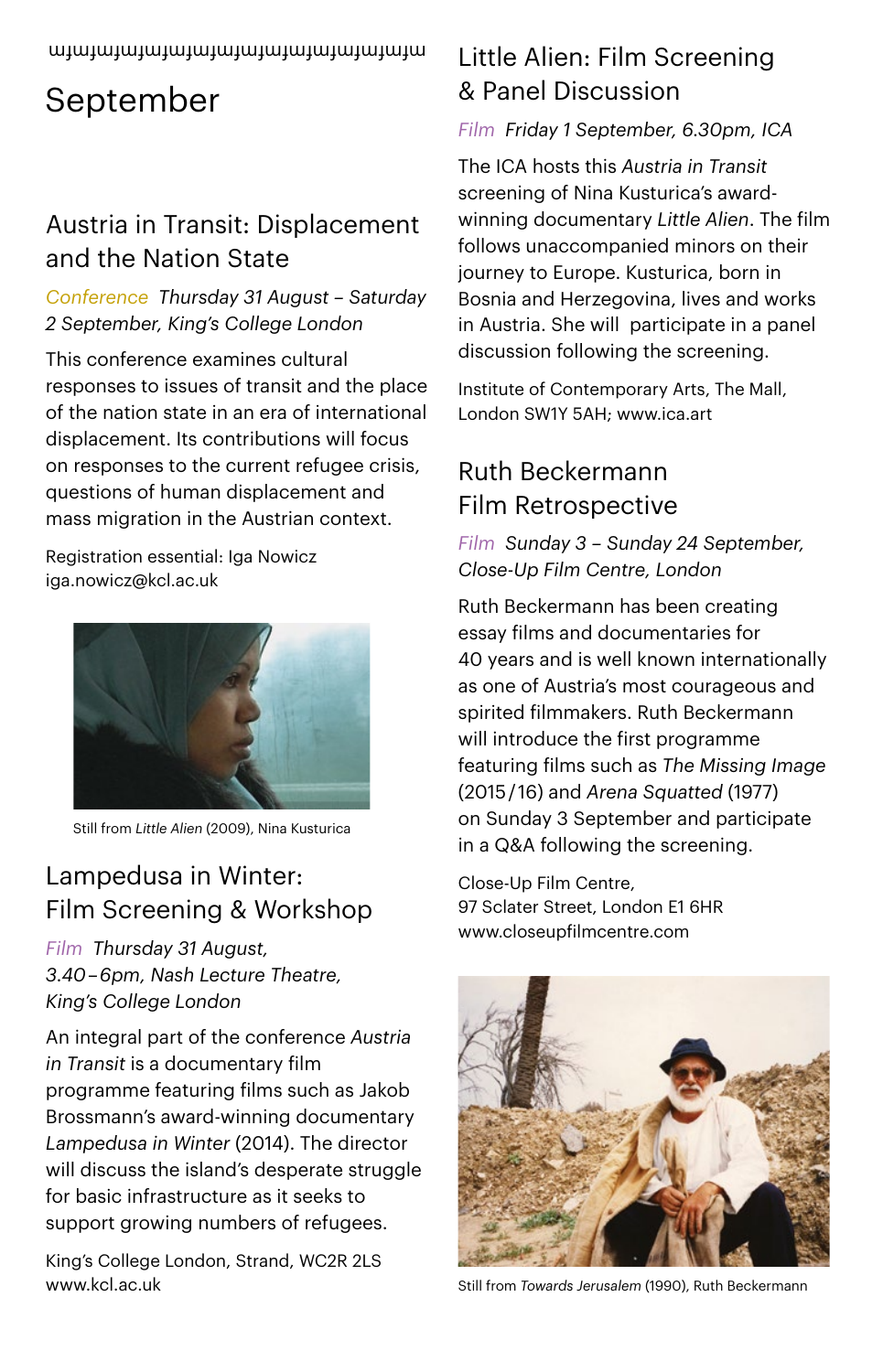

Assunta Abdel Azim Mohamed, *I am not old enough to die for your mistakes*, 2016

#### burning with pleasure

*Visual Arts Friday 8 – Saturday 30 September, Seen Fifteen, London*

This exhibition looks at contemporary image culture through artists' books and will include a special focus on the publications by artists for their own exhibitions at the Vienna Secession.

Seen Fifteen, Bussey Building, 133 Rye Lane, London SE15 3SN [archipelagoprojects.com](http://www.archipelagoprojects.com) 



burning with pleasure

#### Emigration from Nazi-Occupied Europe to British Territories Overseas after 1933

*Conference Wednesday 13 – Friday 15 September, University of London*

This conference, organised by the Research Centre for German & Austrian Exile Studies, will focus on emigration

from Nazi-occupied Europe to British territories overseas and is the first ever to cover the full range of its subject.

Room G22, Senate House, University of London, Malet Street, London WC1E 7HU

#### Assunta Abdel Azim Mohamed

*Visual Arts Saturday 16 September – Saturday 21 October, Danielle Arnaud Gallery, London*

Assunta Abdel Azim Mohamed's powerful drawings are at once a satire of her generation in Vienna and a deeper study of the human condition. At only 24 Assunta has won numerous awards and is currently undertaking a major public commission. This will be her first exhibition in the UK.

Danielle Arnaud Gallery, 123 Kennington Road, London SE11 6SF; [www.daniellearnaud.com](http://www.daniellearnaud.com)

#### Everything We See Could Also be Otherwise (My Sweet Little Lamb)

*Visual Arts Wednesday 20 September – Saturday 11 November, The Showroom, London*

Taking selected works from the Viennabased Kontakt Art Collection as its point of departure, including seminal pieces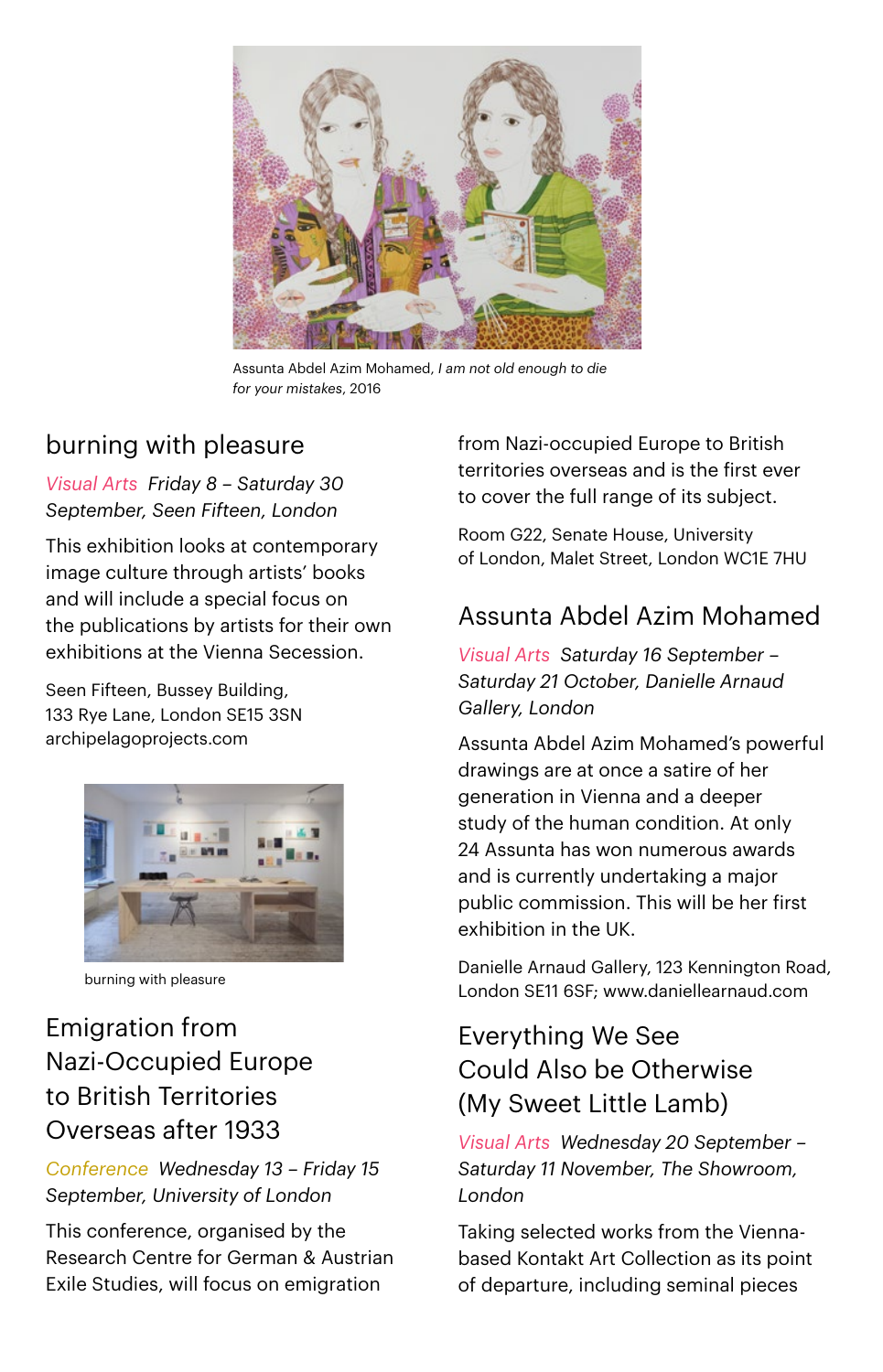

Mladen Stilinović, *Red-Pink Queen*, 1976

by some of the most prominent artists from Central, Eastern and South-East Europe since the 1960s, the exhibition stages an interplay between these and newly produced works that interpret and critically examine the collection.

The Showroom, 63 Penfold Street, London NW8 8PQ [www.theshowroom.org](http://www.theshowroom.org)

## Papanek Symposium 2017

*Conference Friday 22 September, Austrian Ambassador's Residence, London*

Questions of design and ethics take on a new currency, form and prescience in a postindustrial, 'post-truth' landscape. Bringing academics and designers into dialogue, this year's symposium aims to generate new ideas and critical thinking on the state of ethics in design and architecture today.

Residence of the Austrian Ambassador, 18 Belgrave Square, London SW1X 8PX Registration essential: [papanek.org/symposium](http://papanek.org/symposium/)

#### Vienna Mozart Trio: Maria Theresia Anniversary Concert

*Music Friday 22 September, Wigmore Hall, London*

This special concert, hosted by the Ambassador of Austria, commemorates the tercentenary of Empress Maria Theresia's birth with works written in Vienna in the years following her reign.

The Ambassador Dr Martin Eichtinger will give a pre-concert talk on the life and legacy of the Austrian monarch.

Wigmore Hall, 36 Wigmore St, London W1U 2BP; wigmore-hall.org.uk

## Positioning Nigerian Modernism

*Conference Thursday 28 – Friday 29 September, Tate Modern*

On the occasion of the centenary of Nigerian artist Ben Enwonwu (1917 – 1994) a major international conference at Tate Modern will explore new perspectives on Nigerian modernism in a pan-African context. Professor Christian Kravagna from the Academy of Fine Arts Vienna has been invited to present 'Collecting Modern African Art: 1950 – 2017'.

Starr Auditorium, Tate Modern, Bankside, London SE1 9TG [www.tate.org.uk](http://www.tate.org.uk)



Ben Enwonwu working on a bronze of Queen Elizabeth II, copyright The Ben Enwonwu Foundation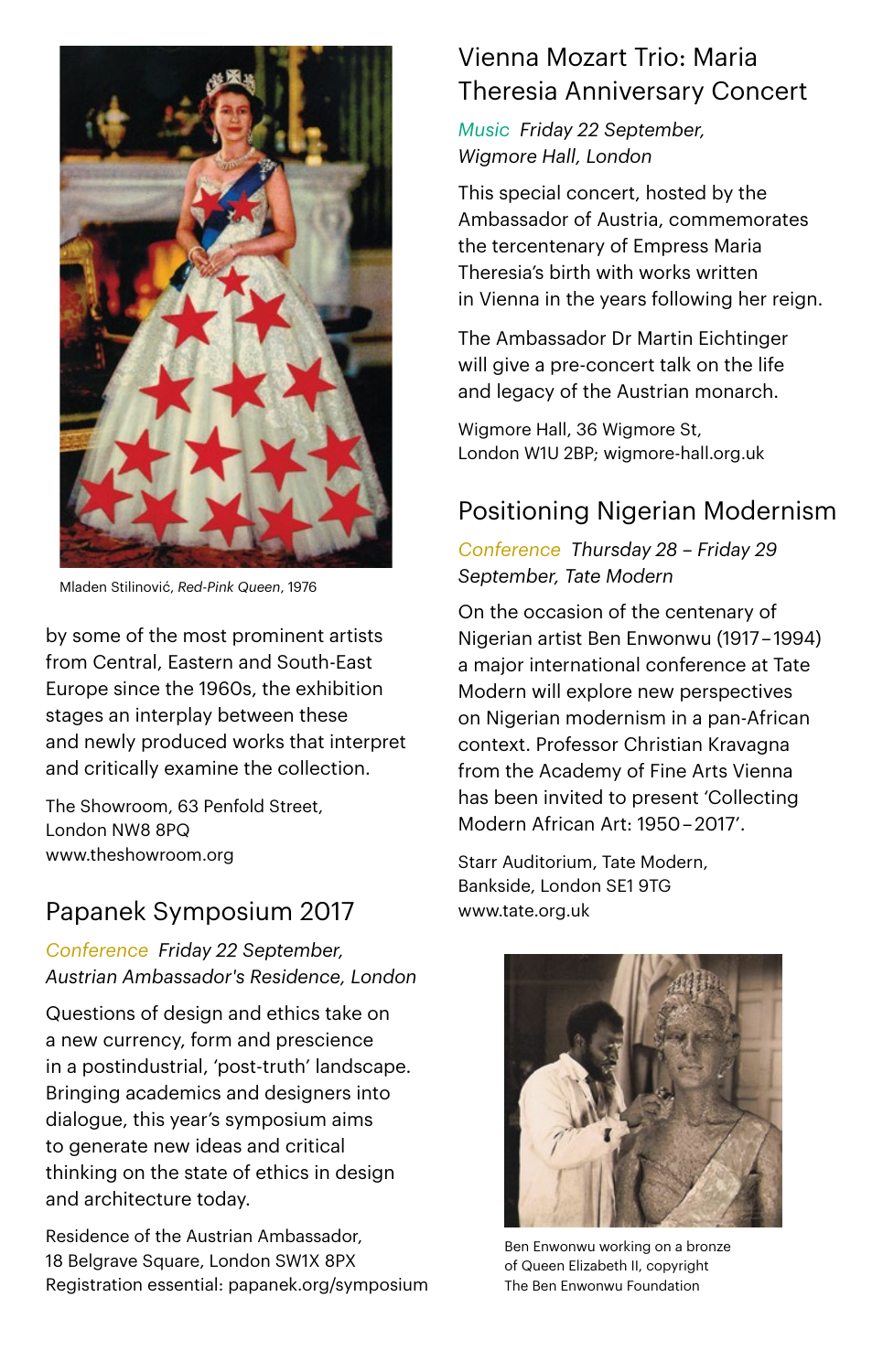#### mfmfmfmfmfmfmfmfmfmfmfmfmfmfmfm

## October

## Skipton Puppet Festival

#### *Theatre Friday 29 September – Sunday 1 October, Skipton, North Yorkshire*

The International Skipton Puppet Festival is back for its 7th year to inspire the imagination, to delight, amaze and enthrall. Austrian puppet and object theatre company Wild Theatre have been invited to present a new production entitled *Seiltänzerin*.

[www.skiptonpuppetfestival.co.uk](http://www.skiptonpuppetfestival.co.uk)

#### Philipp Fleischmann: Installation Views

*Visual Arts Monday 2 October – Saturday 11 November, Belmacz, London*

In his practice Austrian artist Philipp Fleischmann develops site-specific cameras designed to formulate unique relations between the material of the footage and the subject of the recording. Past projects include an installation in the Viennese Secession as well as the Generali Foundation in Vienna. For his upcoming show at Belmacz, Fleischmann will show new 16mm film works.

Belmacz, 45 Davies Street, London W1K 4LX www.belmacz.com

## Staged Reading: United Nations by Clemens Setz

#### *Theatre Literature Tuesday 3 October, 7pm, ACF London*

The Actors Touring Company present the first translation by David Tushingham of acclaimed Austrian author Clemens Setz's blistering new play United Nations. The work examines whether authenticity can exist in a digital world. Who needs morals, when you can have ratings instead?

## Philipp Fleischmann Talk

#### *Visual Arts Talk Friday 6 October, 7pm, ACF London*

On the occasion of his exhibition at Belmacz, London, Austrian artist Phillipp Fleischmann will give a special illustrated talk and discussion with curator Georgia Holz and Mark Rappolt from Art Review at the ACF London

## Österreich Tag 2017

*Seminar Saturday 7 October, 9.30am – 5pm, ACF London*

The annual Österreich Tag presents topical information aimed at German language teachers. Two seminars will give participants the chance to learn about Austria-specific teaching content and get inspiration for class. The participation fee of £10 will include a traditional Austrian lunch.

Registration essential: Geoff Brammall geoffbram1@btopenworld.com www.all-languages.org.uk

## LEYYA Live in London

*Music Monday 9 October, 8pm, Hoxton Square Bar & Kitchen*

Vienna-based experimental pop duo LEYYA employ an esoteric combination



LEYYA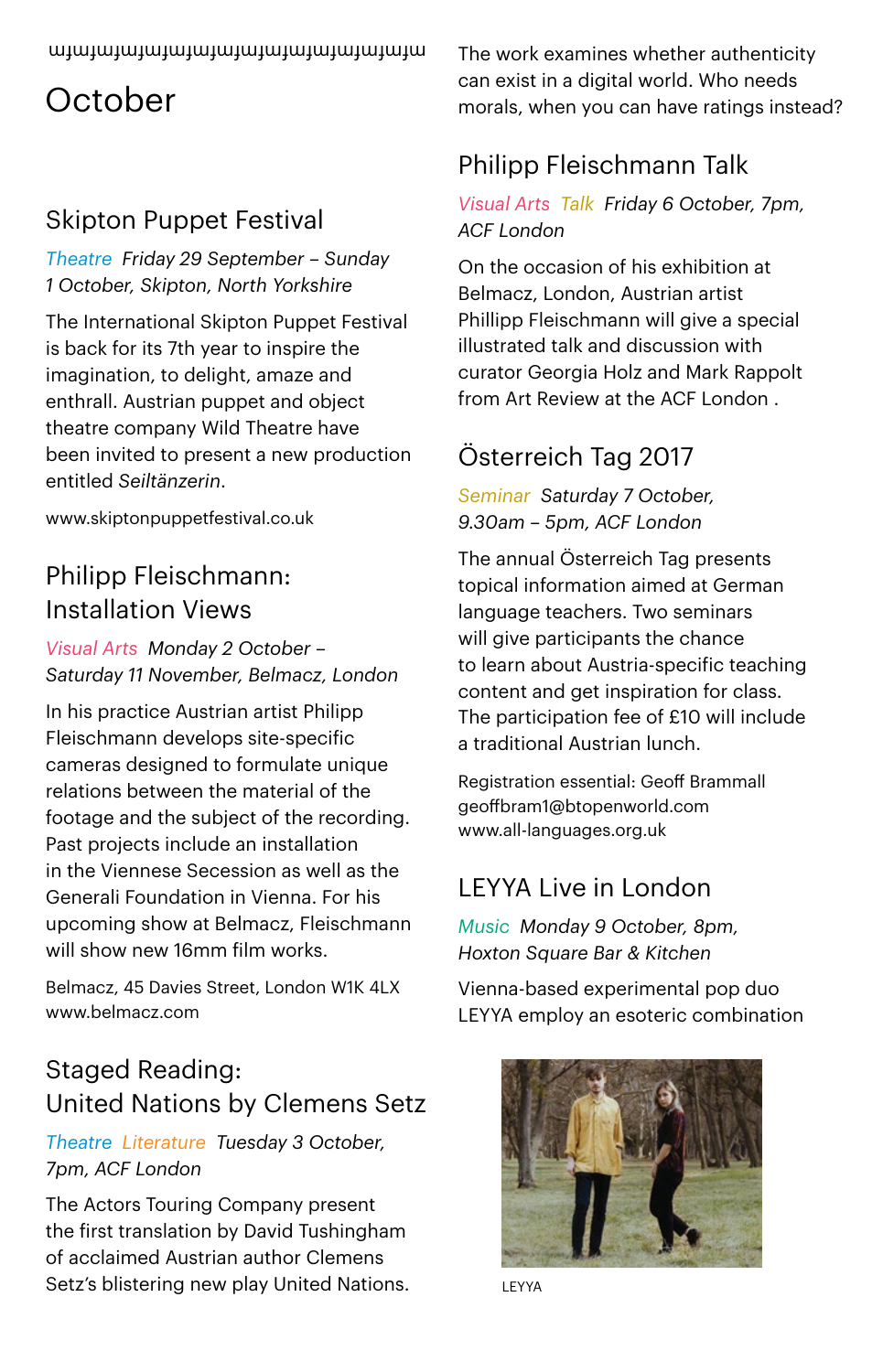

Maja Osojnik, photo by Rania Moslam

of melancholy and electronica in their music. Following the release of their widely acclaimed debut album *Spanish Disco*, the duo put out two infectious trip hop gems and took their unique sound to festivals across Europe.

Hoxton Square Bar & Kitchen, 2 – 4 Hoxton Square, London N1 6NU [hoxtonsquarebar.com](http://www.hoxtonsquarebar.com)

## Royal College of Music Lunchtime Concerts: European Horizons

*Music Monday 9 & Monday 23 October, 1pm, ACF London*

Students of the Royal College of Music will perform a series of lunchtime concerts every second Monday at the ACF London this autumn. Award winning musicians will explore European musical culture in all its dazzling variety.

#### Assunta Abdel Azim Mohamed Talk

#### *Visual Arts Talk Wednesday 11 October, 7pm, ACF London*

On the occasion of her first exhibition in London at Danielle Arnaud Gallery, Austrian artist Assunta Abdel Azim Mohamed will be joined by curator David Lillington for a special presentation and discussion of her work.

## Maja Osojnik & Patrick Wurzwallner: Let Them Grow

*Music Wednesday 18 October, 7pm, ACF London & Thursday 19 October, 7.30pm, Café OTO*

Vienna-based Slovenian electronic musician and vocalist Maja Osojnik will perform two special concerts in London. The first is a solo set at the ACF London. The following day she will be joined by Austrian drummer Patrick Wurzwallner at Café OTO where they perform a programme of experimental and new music alongside improvisation.

Café OTO, 18 – 22 Ashwin Street, London E8 3DI [www.cafeoto.co.uk](http://www.cafeoto.co.uk)

## English Songs by Karl Rankl

*Music Workshop: Saturday 21 October, 10am – 5pm, ACF London Informal concert: Sunday 22 October, 11am – 2pm, ACF London*

Norbert Meyn (Royal College of Music) and Joseph Breinl (Kunstuniversität Graz) explore the songs of Karl Rankl (1898 – 1968) in a workshop (open to interested observers) with singers and pianists from the Royal College of Music and Ensemble Émigré, culminating in an informal performance of selected songs.